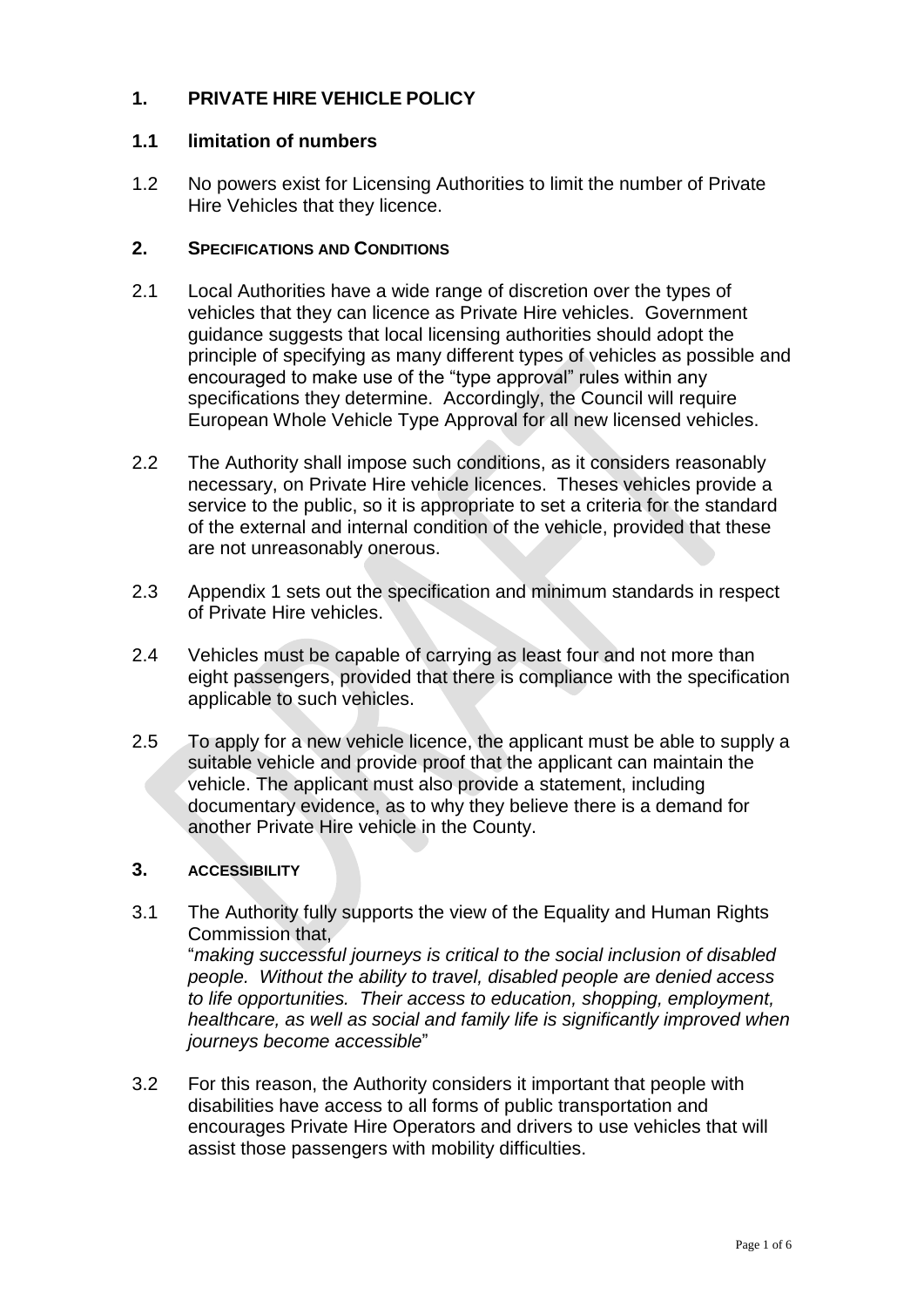### **4. MAXIMUM AGE OF VEHICLES**

- 4.1 The Authority shall consider how far its Policy can and should support any local environmental initiative and future initiatives, such as setting vehicle emissions standards or promoting cleaner fuels, as well as ensuring a modern standard of its licensed vehicles.
- 4.2 All vehicles licensed under a new application must be a maximum of 5 years old and, if compliant with the requirements for licence, shall therefore be granted a renewal of a vehicle licence until the age of 12 years, whereupon the licensed vehicle must be replaced with one of a maximum age of 5 years. This also applies to any vehicle that is transferred/replaced or that has been involved in a road traffic collision.
- 4.3 All existing licensed vehicles will have "grandfather rights" for 5 years after the implementation of this policy, by which time all existing licensed vehicles must be able to comply with 4.2 above eg all licensed vehicles aged 12 years or over must have been replaced with one of a maximum age of 5 years. This will only be relevant to licensed vehicles that have had a continuous licence. Vehicles that are not renewed before the expiry date of the existing licence will be treated as a new vehicle and 4.2 above will apply.

### **5. VEHICLE TESTING**

- 5.1 Prior to the granting of a licence, each vehicle shall be examined and tested at a designated testing station, approved by the Authority.
- 5.2 Private Hire vehicles are used for reward purposes and as such are subject to much higher annual mileages and more arduous driving than normal private vehicles. Therefore, in the interests of passenger and other road user's safety, a more stringent maintenance and testing regime is required. This Policy Statement considers the MOT inspection Manual for Car and Light Commercial Vehicle Testing issued by DVSA as a basic inspection standard for Private Hire vehicles. However, in addition to the DVSA standards, it is a requirement for all vehicles to conform to the Council's Hackney Carriage and Private Hire Vehicle Inspection Standards. Therefore, when assessing the mechanical condition of a vehicle, it is more likely an item which would ordinarily pass an MOT test with an advisory note, could fail the Hackney Carriage and Private Hire vehicle test.
- 5.3 All Private Hire vehicles must be maintained to no less than the standards set out in the DVSA publication 'MOT Inspection Manual – Car and Light Commerical', ISBN 0-9549239-0-1 as amended and the Council's Hackney Carriage and Private Hire Vehicle Inspection Guidance.
- 5.4 The purpose of the Private Hire vehicle test is to confirm vehicles meet the more stringent standards set out in this Policy Statement. Vehicles must be submitted fully prepared for the test. It is not intended that the test be used in lieu of a regular preventative maintenance programme. It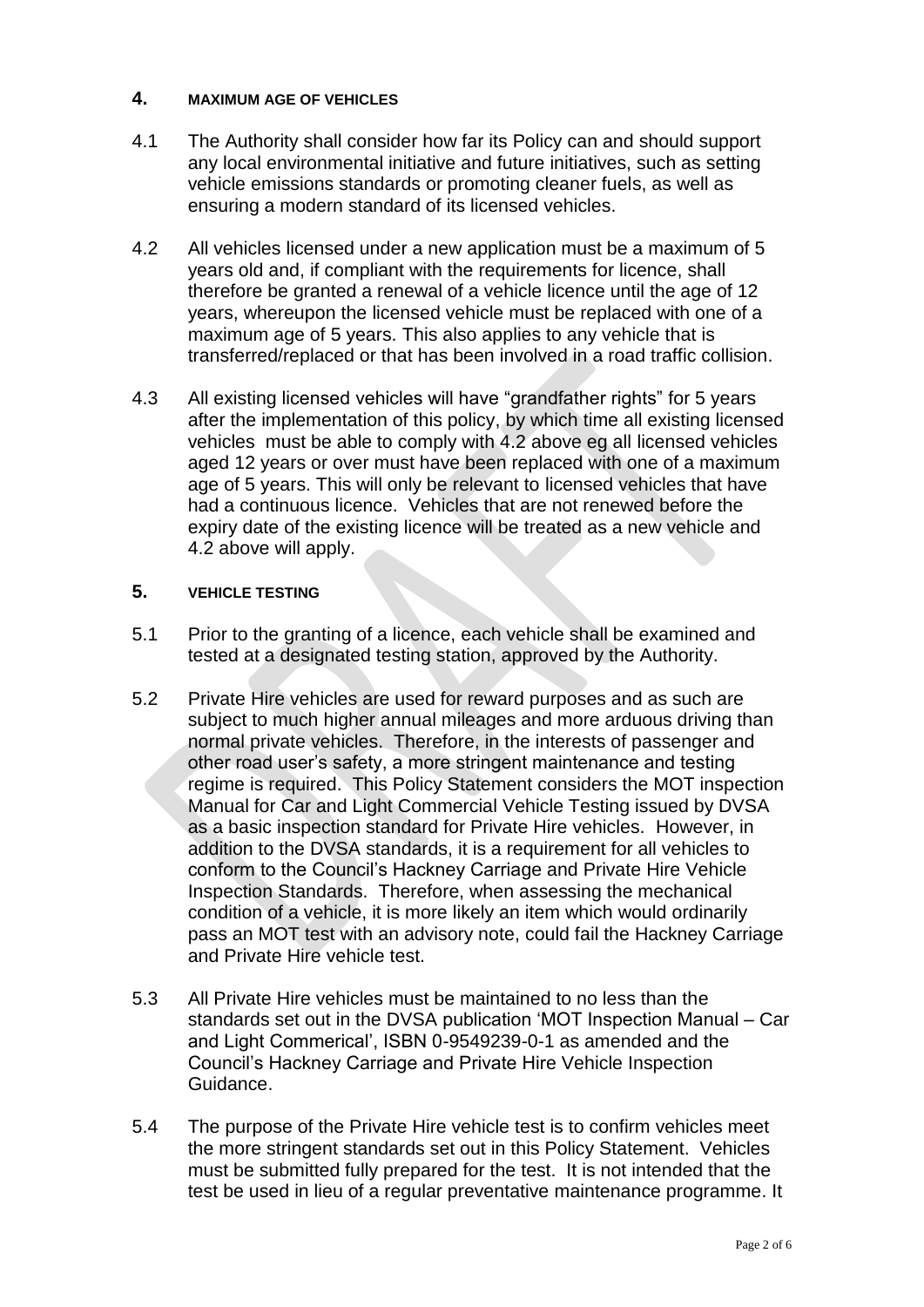is an offence under the Vehicle Construction and Use Regulations 1986 to use an unroadworthy vehicle on the public highway. Private Hire drivers/operators who fail to maintain their licensed vehicles in a safe and roadworthy condition may have their licence(s) suspended, or revoked by the Council.

| <b>AGE OF VEHICLE</b><br>(from date of first<br>registration)   | <b>NUMBER OF</b><br><b>MOT/COMPLIANCE</b><br><b>TESTS</b>  | <b>TEST VENUE</b>                                                                                                           |
|-----------------------------------------------------------------|------------------------------------------------------------|-----------------------------------------------------------------------------------------------------------------------------|
| ALL NEW TO FLEET<br><b>VEHICLES</b><br>(irrespective of age)    | 2 x MOT and<br><b>Compliance Tests</b>                     | Initial MOT and<br>Compliance to take<br>place at County's<br><b>Fleet Services</b>                                         |
|                                                                 |                                                            | further<br>All<br>Compliances (up to<br>the age of 5 years) to<br>take place at any<br>Designated Testing<br><b>Station</b> |
| <b>Licensed Vehicles</b>                                        | x MOT and<br>2 <sup>1</sup>                                | At any Designated                                                                                                           |
| under 5 years old                                               | Compliance<br>Tests (every 6<br>months)                    | <b>Testing Station</b>                                                                                                      |
| Licensed Vehicles 5<br>years and over and up<br>to 12 years old | 2 x MOT and<br><b>Compliance Tests</b><br>(every 6 months) | 1 at Fleet Services<br>and 1 at any<br><b>Designated Testing</b><br><b>Station</b>                                          |

### 5.5

- 5.6 Vehicles that are presented for their MOT and Compliance tests in a condition that would result in a failure, will be subject to a re-test fee, to be determined by the Designated Testing Station.
- 5.7 The inspection regime for vehicles has not been designed so as to create difficulties for the Hackney Carriage and Private Hire trades, but to promote vehicle and road safety. The Council therefore considers the inspection requirements to be justified by the risks it aims to address.
- 5.8 Any authorised Officer of the Council or any Police Constable has the power at all reasonable times to inspect and test for the purpose of ascertaining its fitness, any Private Hire vehicle licensed by Denbighshire. If the Officer feels the licensed vehicle is unfit for use as a Private Hire vehicle, or the licensed vehicle is in breach with taxi legislation or the Council's Licensing Policy and Conditions, the vehicle licence may be suspended, revoked or not renewed.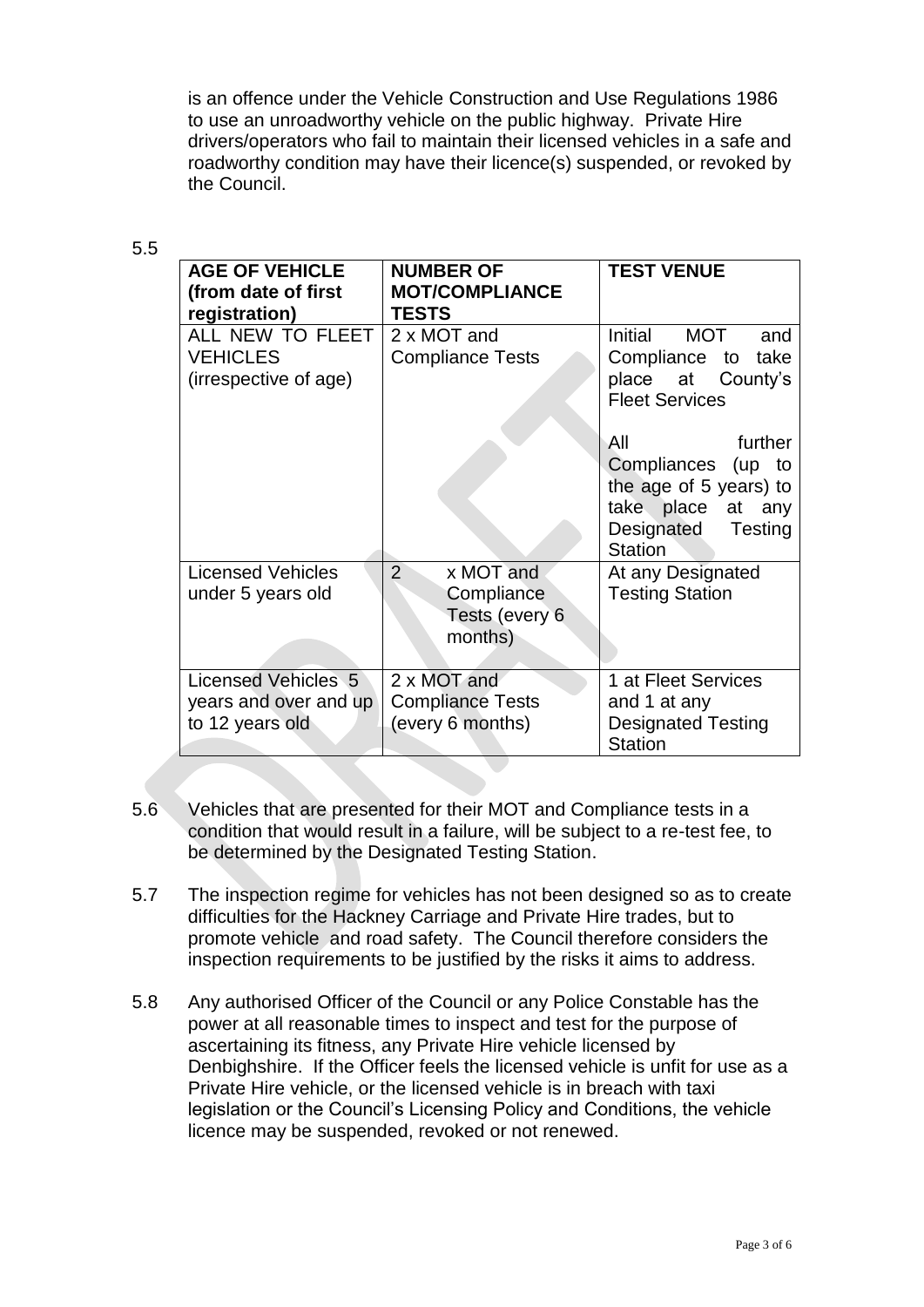### **6. SIGNAGE AND ADVERTISING**

- 6.1 It is important that the public should be able to identify and understand the difference between a Hackney Carriage and a Private Hire vehicle. Private Hire vehicles shall not display roof-mounted signs of any description.
- 6.2 Vehicle identification plates are a key feature in helping to identify vehicles that are properly licensed. All licensed vehicles, except those Private Hire vehicles that have been granted exemption by the Authority shall display plates on the rear of the vehicle (refer to Section 15 of Appendix 1).
- 6.3 Private Hire vehicles shall display door signs, issued by the Council and fitted as set out in the conditions of licence.
- 6.4 Licensed Vehicles shall not be allowed to display any written or other material on any window with the exception of those permitted by the conditions of licence.
- 6.5 Private Hire vehicles shall not be allowed to display or advertise written or other material on its bodywork.

### **7. SECURITY/CCTV**

- 7.1 The Private Hire trade provide a valuable public service particularly late at night when other forms of public transport are not available. Security for drivers and passengers is of paramount importance. CCTV can be a valuable deterrent as well as protection for the driver from unjustified complaints.
- 7.2 It is not proposed that such measures such as CCTV should be required, as part of the licensing regime, as it is considered that they are best left to the judgement of the owners and drivers themselves.
- 7.3 In any licensed vehicle where a CCTV security system is fitted, the proprietor shall ensure that the system is properly maintained and serviced to ensure clear images are recorded. It will be the driver/proprietor's responsibility to comply with all aspect of the law regarding such surveillance equipment. Please refer to Appendix (to be conifmred) for guidance.

#### **8. APPLICATION PROCEDURES**

8.1 The procedure for applying for a Private Hire vehicle licence is not prescribed but shall be made on the specified application form in accordance with the application procedure set out in Appendix (to be confirmed)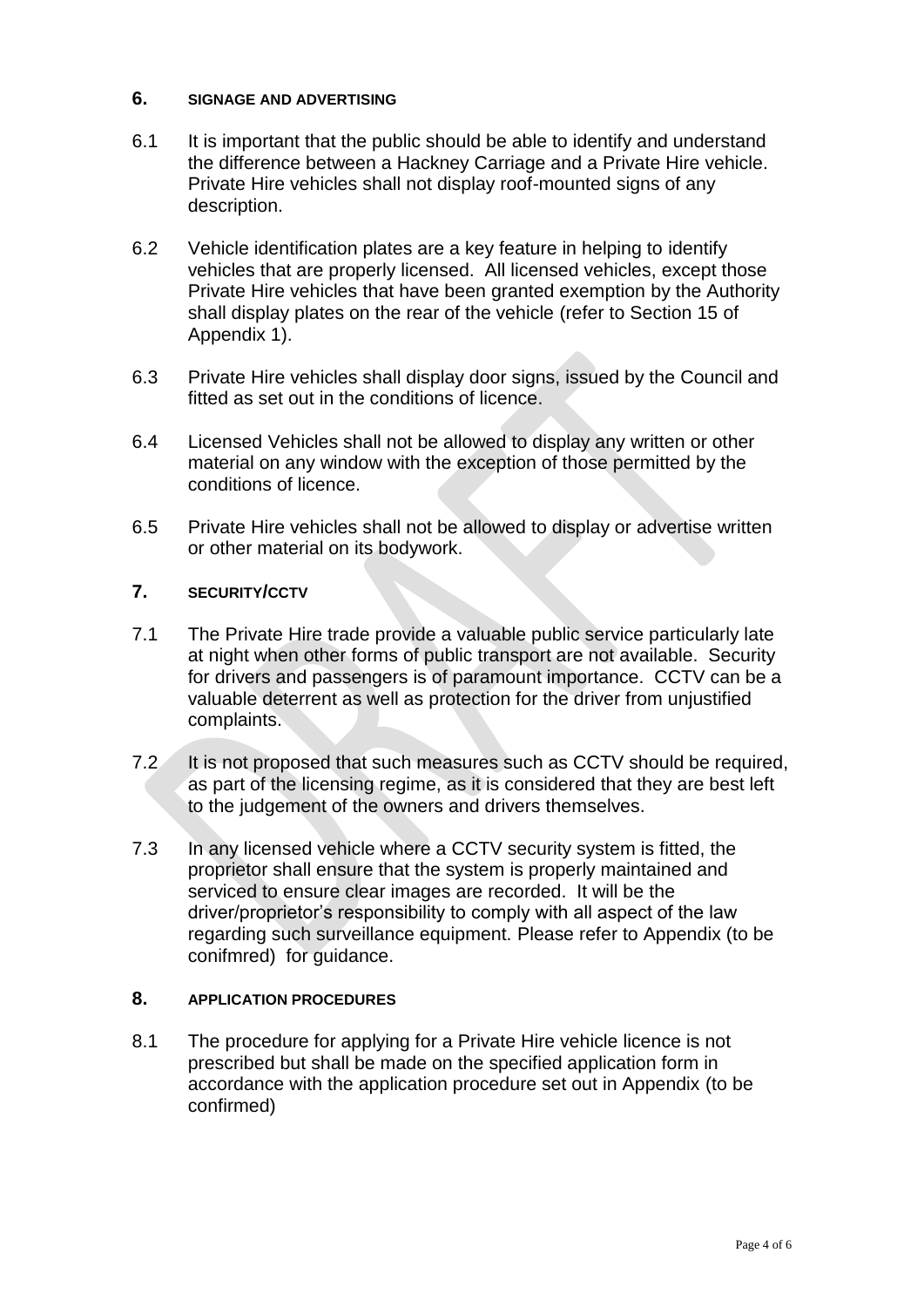### **9. CONSIDERATION OF APPLICATIONS**

9.1 The Council shall consider all applications on their own merits once it is satisfied that the appropriate criteria have been met and the application form and supporting documents are complete.

### **10. RENEWAL OF LICENCE**

- 10.1 Application forms, appropriate fees, and supporting documentation, as set out in Appendix (to be confirmed) shall be produced at the Licensing Office. It is the licence holder's responsibility to ensure that licences are renewed prior to their expiry.
- 10.2 Licences will not be renewed after expiry. If a licence holder fails to renew their licence on or before the respective expiry date, the licence will lapse and become invalid. Licence holders should note that if they allow their licence to expire, they will be required to make a new application in full. This will obviously incur a potentially significant time delay, and dependant upon the age of the existing licensed vehicle, it may require a change in vehicle to meet the age requirements set out in Section 4. The cost implications of failing to renew a licence could therefore be significant, and licence holders are therefore strongly advised to ensure that they renew their licence before the expiry date. If the licence holder is aware of any reason that they may not be able to renew their licence before the expiry date, they must inform the Licensing Section immediately.

### **11. STRETCHED LIMOUSINES**

- 11.1 Stretched limousines are elongated saloon cars that have been increasing used for mainstream Private Hire work. The number of stretched limousines being imported, particularly from the United States of America, has been increasing. Their general use includes all Private Hire work plus special occasions such as birthday parties for all ages, stag and hen parties.
- 11.2 Most limousines are imported for commercial purposes and are therefore required to take an Individual Vehicle Approval (IVA) test. The IVA test verifies that the converted vehicle is built to a certain safety and environmental standards. When presented for IVA the vehicle is produced with a declaration that it will never carry more than 8 passengers. The importer must inform any person who may use it of this restriction.
- 11.3 Applications to licence stretched limousines as Private Hire vehicles will be treated on their own merits. It is however, proposed that imported stretched limousine type vehicles: a. be granted an exemption from the requirement under the conditions of licence for Private Hire vehicles to be right hand drive b. be granted exemption to display the Private Hire vehicles plates as outlined in the Private Hire Vehicle Exemption Policy